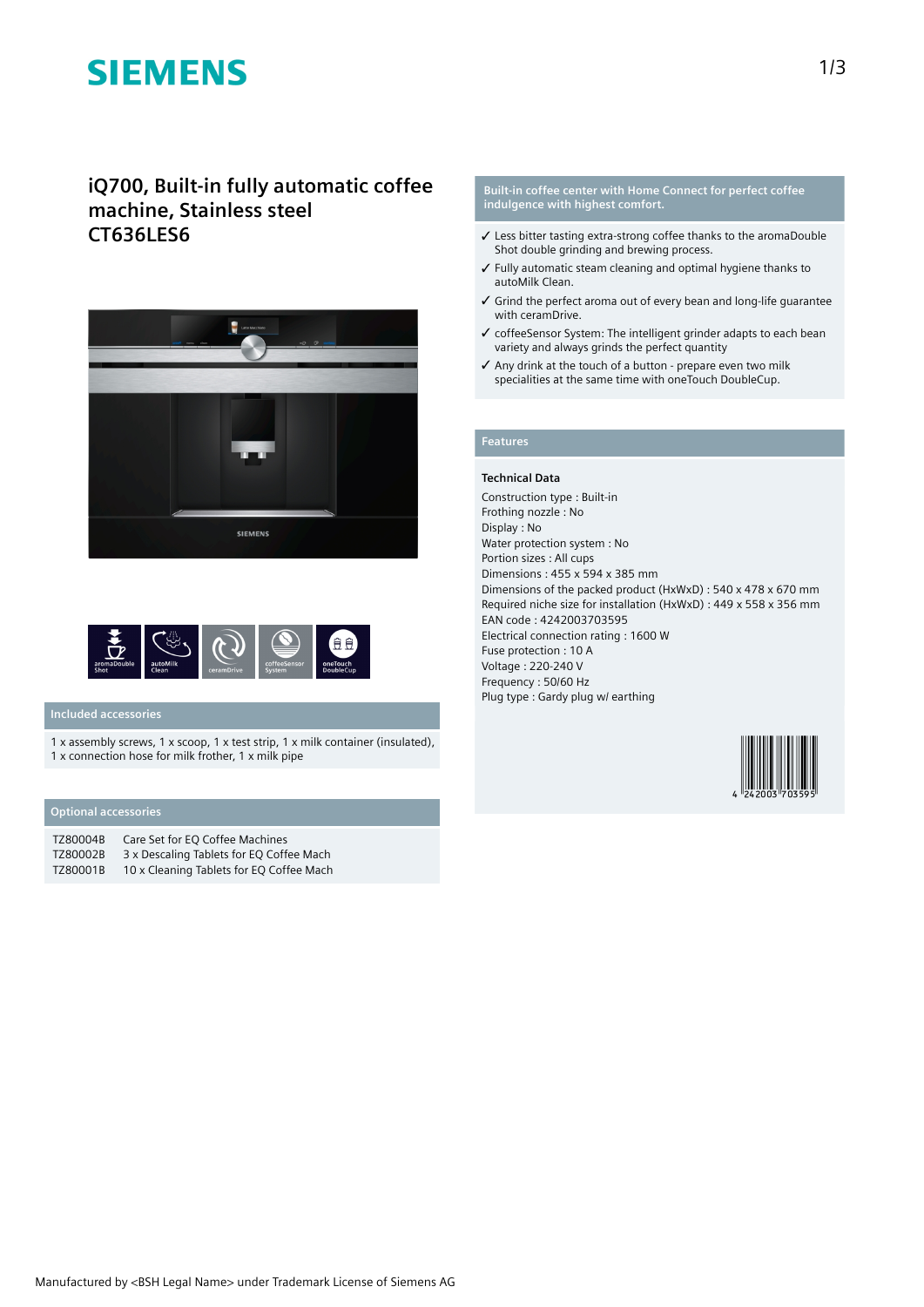# **SIEMENS**

# **iQ700, Built-in fully automatic coffee machine, Stainless steel CT636LES6**

## **Features**

### **Flavour**

- "sensoFlow system" Innovative heating system
- One-touch function for Cappuccino, Espresso macchiato, Latte macchiato, Caffè Latte, personalised milk mix beverage
- aromaDouble Shot Extra strong coffee without compromise in aroma
- Beverage temperature adjustable individually: Coffee: 3 levels, Hot water: 4 grades

### **Convenience**

- TFT display with interactive menu
- 8 personalised beverages Save 8 favourite beverages with
- individual names and adjustable mixing ratio of milk and espresso ● 20-250 ml
- Cappuccino: Prepare two cups simultaneously for all coffee varieties
- Removable 2.4 litre water tank
- Early warning when bean container or water tank are close to empty

#### **Performance**

- "silent ceram drive" Premium ceramic grinding unit
- coffeeSensor System: The grinding unit automatically adjusts to bean variety
- One-touch coffee milk specialities with especially fine-pored milk froth thanks to an innovative milk frother
- In addition to beverages also available separately: milk foam, warm milk, hot water
- Reduced heat up time: fastest first cup
- Water pump with 19 bar pressure
- Separate container for pre-ground coffee

#### **Home Connect**

- Discover the new way of controlling home appliances: by app. The Home Connect app allows you to access the appliance from anywhere - at home using WiFi, when away from home using the mobile phone network.
- Remote start: Select and configure beverages in the app, then remotely start the beverage preparation
- coffeeWorld: 17 additional international coffee specialties are available in the app - from Australian Flat White to Vienna Melange to Colombian Cortado
- Coffee recipes: The app offers a variety of recipes involving coffee, which can be transferred to the appliance or a Home Connect capable oven - from Espresso Crème brûlée to saddle of venison with coffee crunches
- Coffee know-how: The app includes interesting knowledge around the topic coffee, e.g. bean varieties, harvesting methods or roasting techniques
- User manual: A digital user manual is ready to hand at all times in the app
- Customer service: In case of technical problems, the A02 customer service is able to access the appliance virtually - if you want so
- Security: Security is of top priority at Home Connect. The Home Connect app has been tested and certified by TÜV IT. And the encrypted data transfer via Home Connect protocol protects against unauthorised access.
- Removable brewing unit: Easy and hygienic cleaning under running water
- steam blast: Fully-automatic steam cleaning of the milk system after every beverage
- All milk nozzle parts are easily removable, separable, easy to clean and dishwasher proof
- Single portion cleaning: Complete emptying of all pipes after each brewing process
- Automatic quick rinse programme when switched on or off
- Removable drip tray including container for coffee grounds
- Fully automatic descaling & cleaning programme
- Display of remaining cups before Descaling, Cleaning, Change of water filter
- Containers for water, milk and coffee beans are easily accessible but hidden behind a door, so the kitchen always looks clean
- Bean container with aroma preserving lid for up to 500grams
- Illumination for keys, yes, no
- Adjustable grind settings (multilevel)
- Different display languages available
- Child lock: prevents unintended use of machine
- Wattage: 1600 W

### **Accessories**

- Separate milk container with thermally insulated aluminium housing (0.7 l volume)
- Included accessories: 1 x assembly screws, 1 x connection hose for milk frother, 1 x milk container (insulated), 1 x milk pipe, 1 x scoop, 1 x test strip
- Separately available accessories: cleaning tablets (TZ80001), descaling tablets (TZ80002), BRITA Intenza water filter (TZ70003), care set for fully-automatic espresso makers (TZ80004), insulated milk container (TZ80009N)